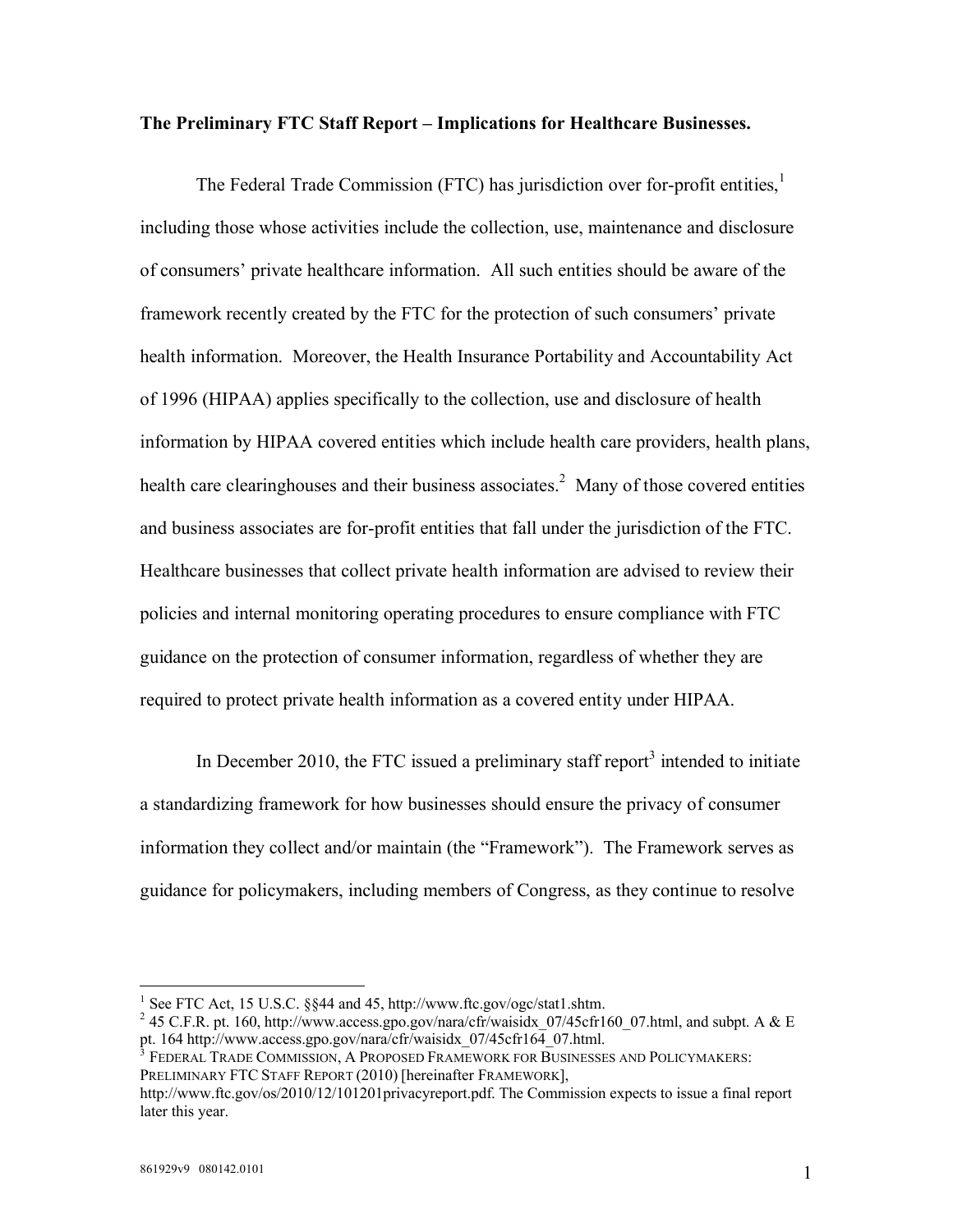the ever expanding issues that relate to privacy and data security. 4 The Framework is also meant to guide companies in the creation of "effective best practices" as they formulate their own internal administrative and technological procedures to protect consumer privacy. 5

The FTC has been involved with the protection of health information since before the Framework was released. The American Recovery and Reinvestment Act of 2009 ("ARRA") recognized new types of web-based entities that collect consumers' health information including vendors of personal health records and online applications that interact with such personal health records. Many of these entities are not subject to the privacy and security requirements of HIPAA. ARRA required the FTC to issue regulations implementing a requirement that such entities notify individuals in the event of a security breach with respect to their health records. On August 25, 2009, the FTC issued the Health Breach Notification Rule.<sup>6</sup> The rule requires each vendor of personal health records and each PHR related entity<sup>7</sup> to notify each individual whose unsecured PHR identifiable health information<sup>8</sup> is acquired by an unauthorized person as a result of such breach of security and to also notify the FTC of such breach.

 $6$  74 Fed. Reg. 42962 (codified at 16 C.F.R. pt. 318), [http://w](http://www.ftc.gov/os/2009/08/R911002hbn.pdf.)[ww.ftc.gov/os/2009/08/R911002hbn.pdf.](www.ftc.gov/os/2009/08/R911002hbn.pdf.)

<sup>7</sup> "PHR related entity" means an entity, other than a HIPAA-covered entity or an entity to the extent that it engages in activities as a business associate of a HIPAA-covered entity that: (1) Offers products or services through the Web site of a vendor of personal health records; (2) Offers products or services through the Web sites of HIPAA-covered entities that offer individuals personal health records; or (3) Accesses information in a personal health record or sends information to a personal health record. 16 C.F.R. § 318.2(f), [http://](http://www.ftc.gov/os/2009/08/R911002hbn.pdf.)<www.ftc.gov/os/2009/08/R911002hbn.pdf.>

<sup>4</sup> FRAMEWORK, at i (Executive Summary), [http://](http://www.ftc.gov/os/2010/12/101201privacyreport.pdf.)<www.ftc.gov/os/2010/12/101201privacyreport.pdf.> 5 *Id.*

<sup>&</sup>lt;sup>8</sup> "PHR identifiable health information" means 'individually identifiable health information,' as defined in section 1171(6) of the Social Security Act (42 USC 1320d(6)), and, with respect to an individual, information: (1) That is provided by or on behalf of the individual; and (2) That identifies the individual or with respect to which there is a reasonable basis to believe that the information can be used to identify the individual. 16 C.F.R. § 318.2(e), [http://w](http://www.ftc.gov/os/2009/08/R911002hbn.pdf.)[ww.ftc.gov/os/2009/08/R911002hbn.pdf.](www.ftc.gov/os/2009/08/R911002hbn.pdf.)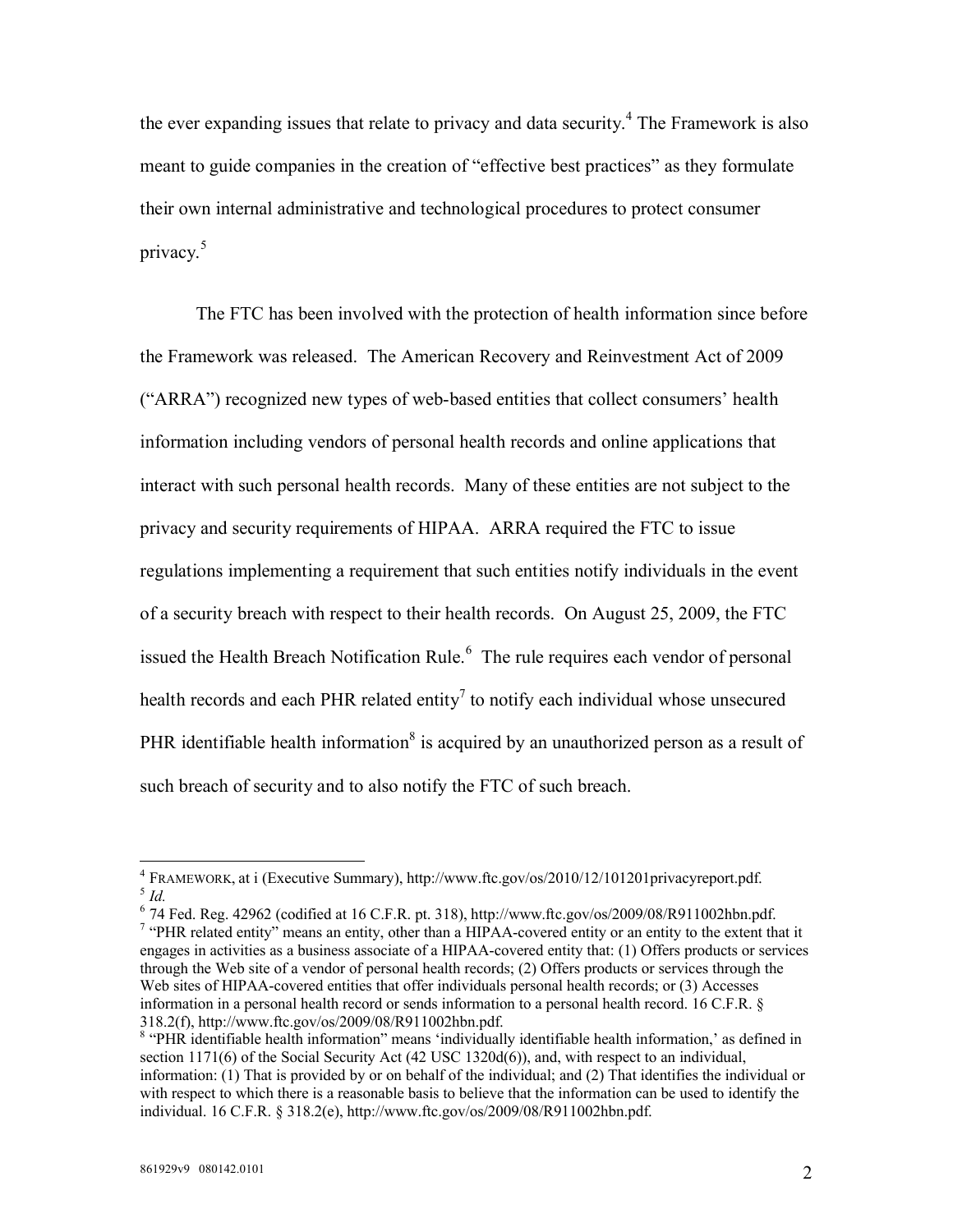# **Proposed Framework Applicable to All Commercial Entities that Collect or Use Consumer Data, including Health Care Data.**

The principles of the Framework are applicable "to all commercial entities that collect or use consumer data that can be reasonably linked to a specific consumer, computer, or other device."<sup>9</sup>

The proposed Framework also governs information gathered in both the online and offline context regardless of whether there was a direct interaction with the actual consumer. <sup>10</sup> In the healthcare privacy context there are many implications for pharmaceutical companies, advertising companies, as well as data brokers that may be utilized by health insurers.

**Three Core Principles of the Framework: Privacy by Design**; **Simplified Choice; and Greater Transparency**

Reflecting the concepts of the Federal Trade Commission Act (the "FTC Act"), as well as federal, state, and international law and guidelines concerning privacy.<sup>11</sup> the Framework is comprised of three core principles: (1) Privacy by Design; (2) Simplified Choice; and (3) Greater Transparency.

### **I. Privacy by Design:**

<sup>9</sup> FRAMEWORK, at 42, [http://](http://www.ftc.gov/os/2010/12/101201privacyreport.pdf.)<www.ftc.gov/os/2010/12/101201privacyreport.pdf.>

<sup>10</sup> *Id.*

<sup>&</sup>lt;sup>11</sup> FRAMEWORK, at 39.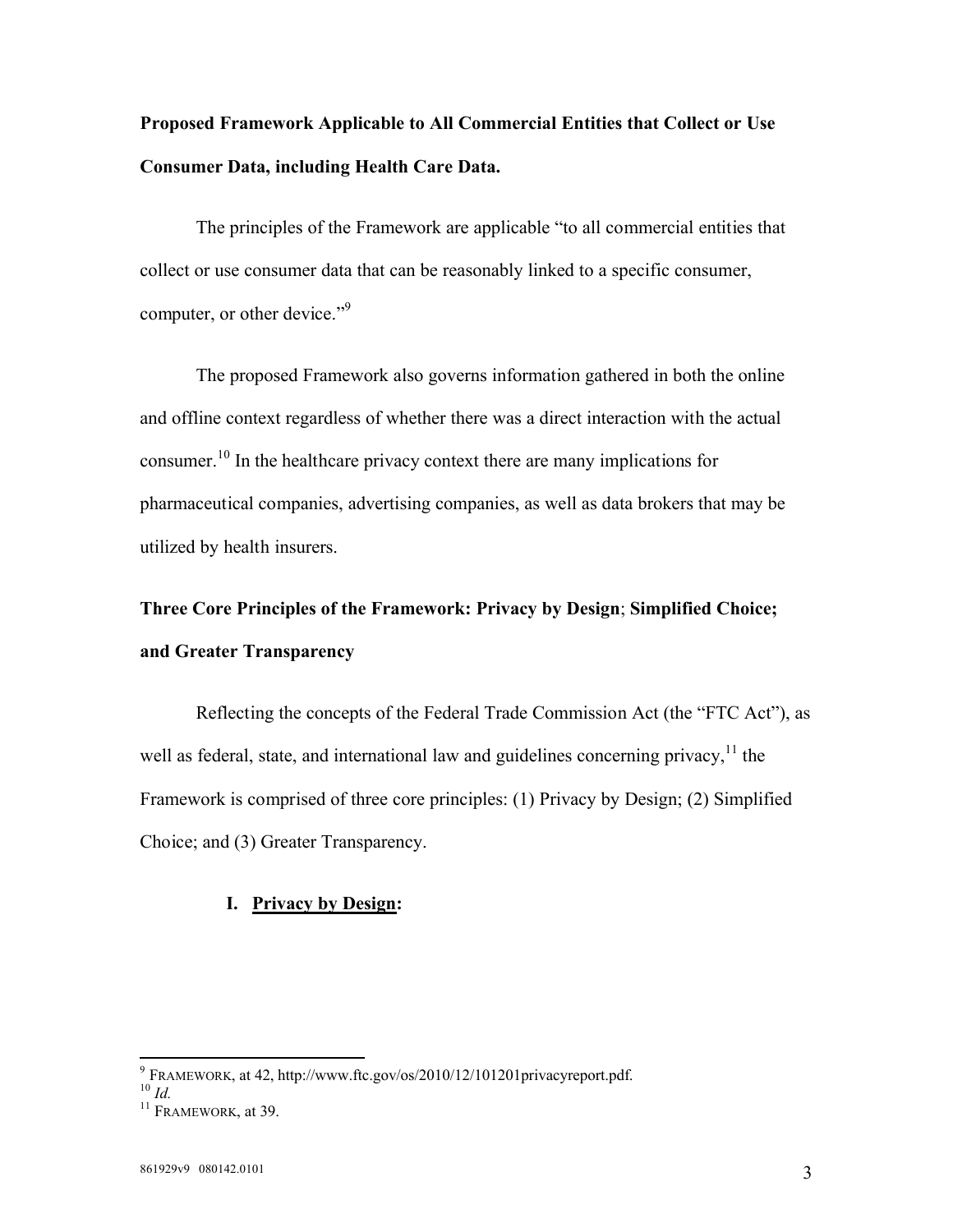The FTC puts forth the idea that businesses should incorporate and promote privacy considerations at every stage of the development of their products and services.<sup>12</sup> Businesses can accomplish this by instituting concrete privacy protections, such as the elements of data security, reasonable collection limits, sound retention practices, and data accuracy.<sup>13</sup>

## *Privacy by Design Element 1: Data Security*

First, businesses that collect the personal information of consumers that includes health information, should utilize reasonable physical, technical, and administrative safeguards.<sup>14</sup> The standards that should be utilized when developing these should be based on the safeguards rule of the Gramm-Leach Bliley (GLB) Act (the "Safeguards Rule"). $15$ 

The GLB Act sets out the data security requirements for financial institutions<sup>16</sup> and the Safeguards Rule provides that financial institutions "shall develop, implement, and maintain a comprehensive information security program that . . . contains administrative, technical and physical safeguards" that correlate to the institution's size and complexity, the nature and scope of its activities, and the sensitivity of the customer information at issue. $17$ 

 $12$  *Id.* at 44, [http://](http://www.ftc.gov/os/2010/12/101201privacyreport.pdf.)<www.ftc.gov/os/2010/12/101201privacyreport.pdf.>

 $\frac{13}{1}$  *Id.* 

<sup>14</sup> *Id.* at 44-45.

<sup>15</sup> 67 Fed. Reg. 36484 (May 23, 2002) (codified at 16 C.F.R. pt. 314), [http://w](http://www.ftc.gov/os/2002/05/67fr36585.pdf.)[ww.ftc.gov/os/2002/05/67fr36585.pdf.](www.ftc.gov/os/2002/05/67fr36585.pdf.)

<sup>&</sup>lt;sup>16</sup> 15 U.S.C. § 6801(a), [http://](http://www.ftc.gov/privacy/glbact/glbsub1.htm#6801.)<www.ftc.gov/privacy/glbact/glbsub1.htm#6801.>

 $17$  16 C.F.R. § 314.3, [http://](http://www.ftc.gov/os/2002/05/67fr36585.pdf.)<www.ftc.gov/os/2002/05/67fr36585.pdf.>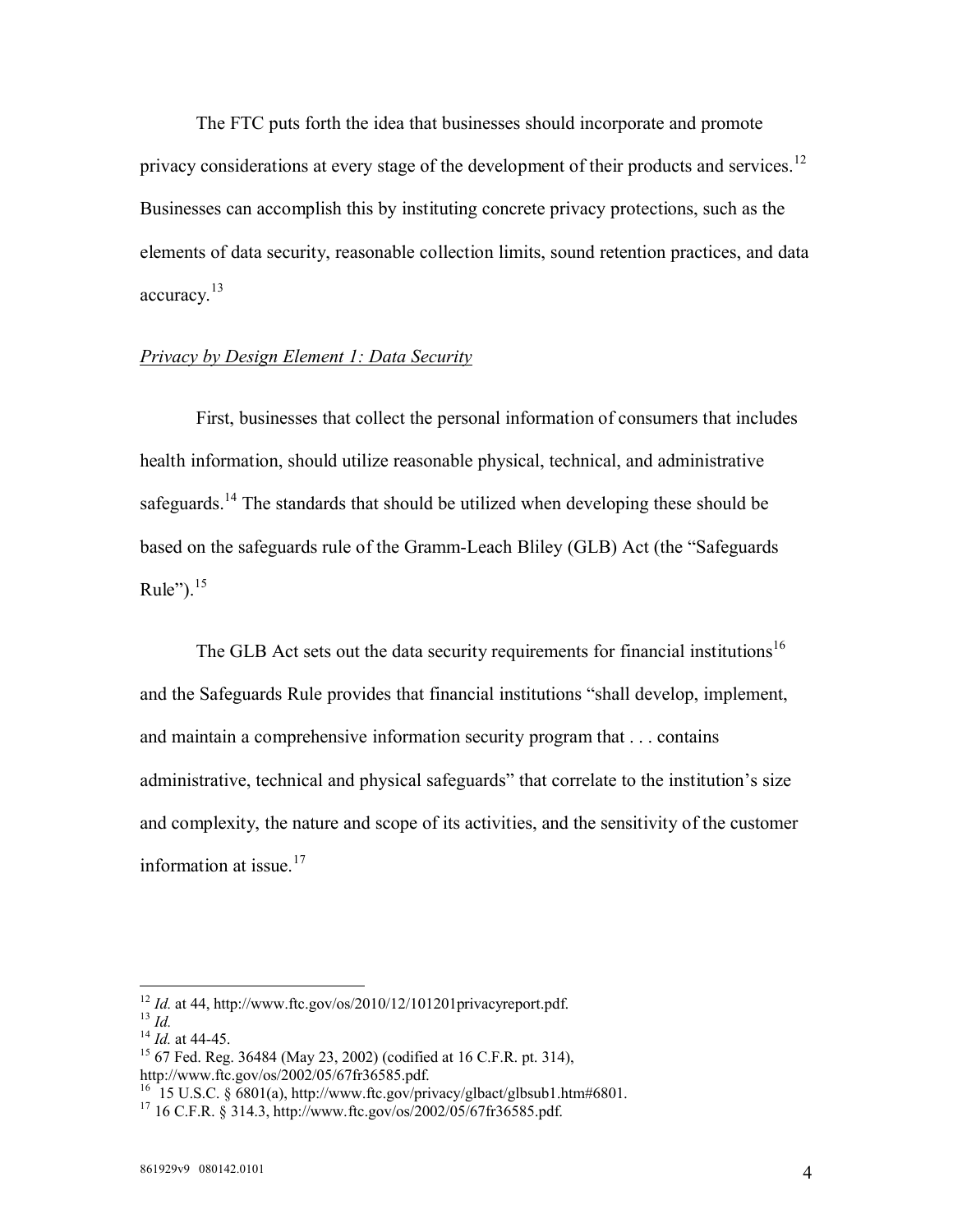The FTC utilized the elements of the Safeguards Rule in recent multi-million dollar settlements between the FTC and CVS/Caremark<sup>18</sup>  $\&$  Rite-Aid.<sup>19</sup> In both instances, the pharmaceutical retailers discarded materials containing personal information such as pharmacy labels and employee Social Security Numbers in publicly accessible dumpsters. Even though the companies represented that they implemented reasonable and appropriate measures to protect personal information against unauthorized access, they were found not to have done so.<sup>20</sup> The FTC viewed this as a violation of Section 5 of the FTC Act, and subsequently imposed hefty fines and mandatory internal corrective action. Thus it is advisable that all affected healthcare businesses utilize the elements of the Safeguards Rule to protect consumer privacy.

### *Privacy by Design Element 2: Reasonable Collection Limits*

The second element of privacy by design provides that companies should "collect only the information needed to fulfill a specific legitimate business need.<sup>321</sup> For example, if the primary goal of an advertising network is to track consumers' online activities to serve targeted ads, there is no need for the network to track all keystrokes of the consumer or use other applications to capture all data that a consumer inputs.<sup>22</sup> This extra information is not necessary in assisting the advertising network in achieving its primary goal.

<sup>18</sup> In re CVS/Caremark Corp., Decision and Order, F.T.C., File No. 072-3121 (2009), *available at* [http://w](http://www.ftc.gov/os/caselist/0723119/090623cvsdo.pdf)[ww.ftc.gov/os/caselist/0723119/090623cvsdo.pdf.](www.ftc.gov/os/caselist/0723119/090623cvsdo.pdf)

<sup>19</sup> In re Rite Aid Corp., Agreement Containing Consent Order, F.T.C., File No. 072-3121 (2010), *available at* [http://](http://www.ftc.gov/os/caselist/0723121/100727riteaidagree.pdf.)<www.ftc.gov/os/caselist/0723121/100727riteaidagree.pdf.>

<sup>20</sup> *See* In re CVS/Caremark Corp., Complaint, F.T.C., Docket No. C-4259 *available at*  [http://w](http://www.ftc.gov/os/caselist/0723119/090623cvscmpt.pdfand)[ww.ftc.gov/os/caselist/0723119/090623cvscmpt.pdf](www.ftc.gov/os/caselist/0723119/090623cvscmpt.pdfand) *and* In re Rite Aid Corp, Complaint, F.T.C., Docket No. C- *available at* [http://w](http://www.ftc.gov/os/caselist/0723121/100727riteaidcmpt.pdf.)[ww.ftc.gov/os/caselist/0723121/100727riteaidcmpt.pdf.](www.ftc.gov/os/caselist/0723121/100727riteaidcmpt.pdf.)

<sup>21</sup> FRAMEWORK, at 45-46, [http://](http://www.ftc.gov/os/2010/12/101201privacyreport.pdf.)<www.ftc.gov/os/2010/12/101201privacyreport.pdf.>

<sup>&</sup>lt;sup>22</sup> See id. at 46 for other examples including: "[i]f a mobile application is providing traffic and weather information to a consumer based on his or her location information, it does not need to collect contact lists or call logs from the consumer's device."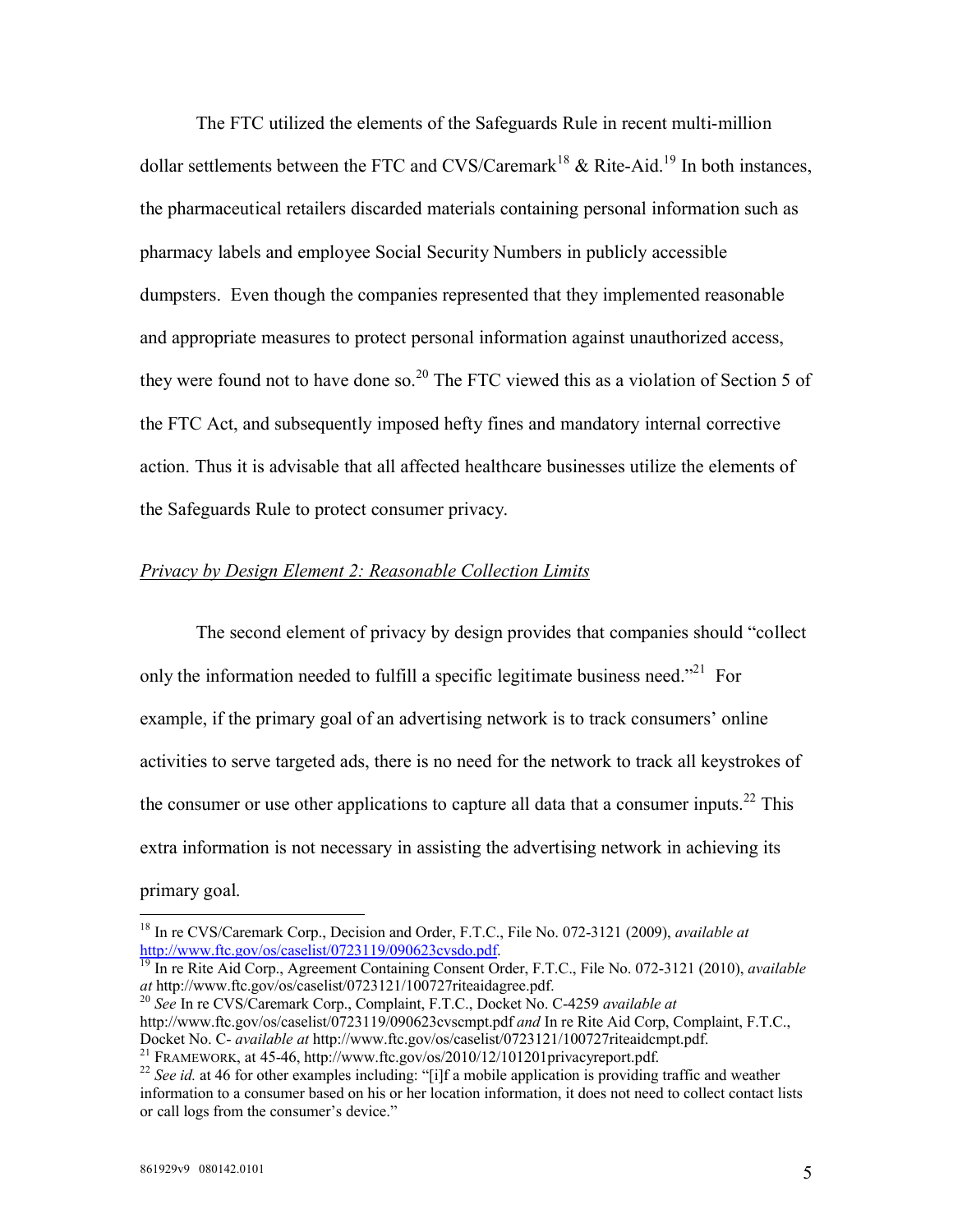### *Privacy by Design Element 3: Sound Retention Practices*

The third element of creating privacy by design is the consideration of the length of time a company holds the information it collects. "[C]ompanies should implement reasonable and appropriate data retention periods, retaining consumer data for only as long as they have a valid business need to do so."<sup>23</sup>

Retention time is particularly important for businesses that collect health information. For example, smart phones can provide access to geolocational data. It can maintain the location information about a patient's repeated visits to a health care provider. If that health care provider only treats cancer patients, sensitive information "about that consumer's health that would otherwise be private" could potentially be divulged.<sup>24</sup> Maintaining this old data over time could create a detailed health history of a consumer in addition to possibly identifying him. Therefore, companies should retain consumer information only as long as they have a valid business need to do so or as otherwise required by law.

### *Privacy by Design Element 4: Data Accuracy*

The fourth element of creating privacy by design is the need to ensure that the information that companies collect is accurate.<sup>25</sup> This is of particular importance if that information is later utilized to "deny consumers benefits or cause significant harm."<sup>26</sup> For example, erroneous information regarding a consumer's preexisting conditions or

<sup>23</sup> *Id.*

<sup>&</sup>lt;sup>24</sup> PROPOSED FRAMEWORK, at 47, [http://w](http://www.ftc.gov/os/2010/12/101201privacyreport.pdf.)[ww.ftc.gov/os/2010/12/101201privacyreport.pdf.](www.ftc.gov/os/2010/12/101201privacyreport.pdf.)

 $^{25}$  *Id.* at 48, [http://](http://www.ftc.gov/os/2010/12/101201privacyreport.pdf.)<www.ftc.gov/os/2010/12/101201privacyreport.pdf.>  $^{26}$  *Id.*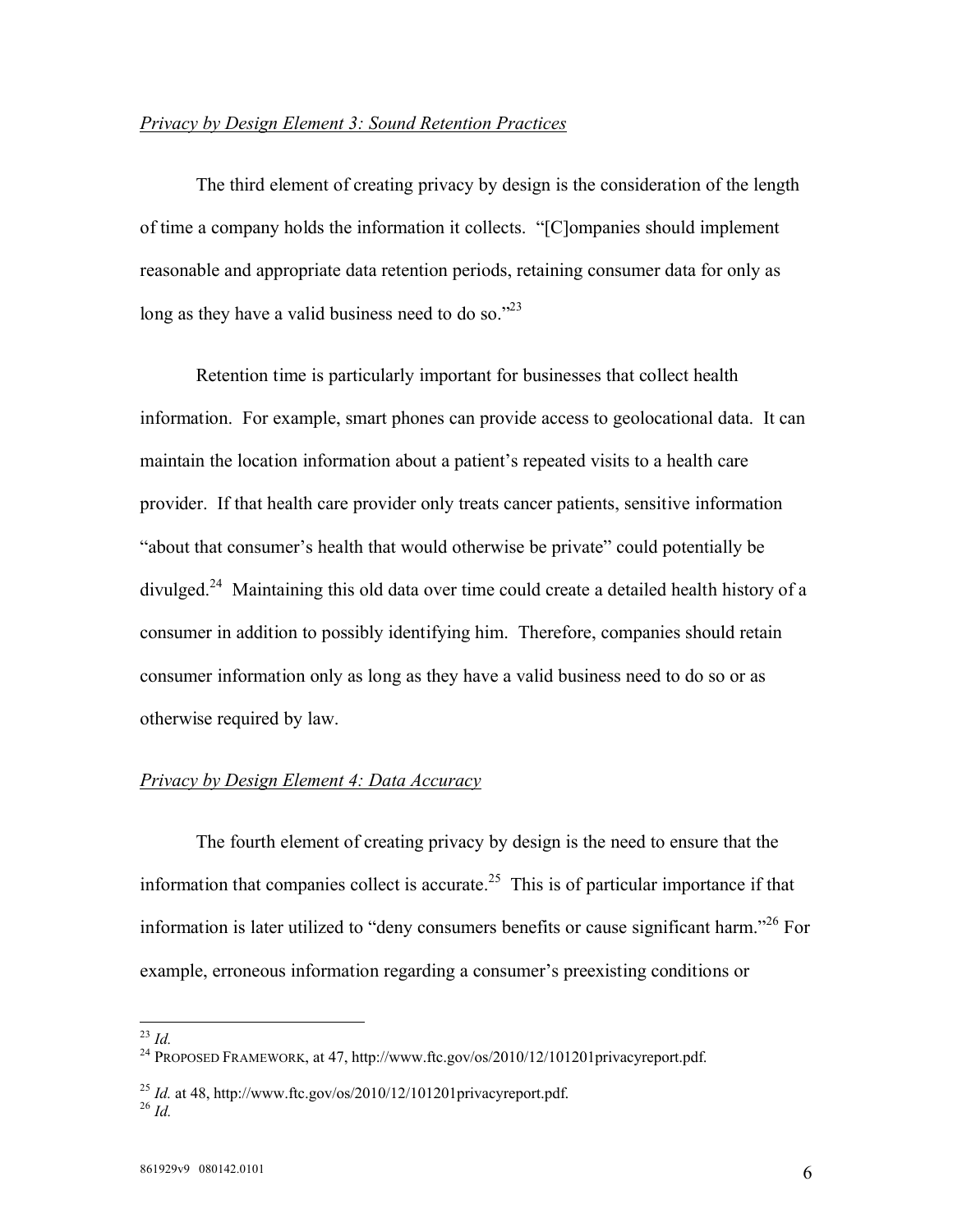financial history may affect the ability to obtain affordable health insurance. Therefore, it is crucial that companies build in safeguards to ensure that the information they collect is accurate.

## *Privacy by Design - Comprehensive Data Management Procedures*

In order to ensure that the above elements of data security, reasonable collection limits, sound retention practices, and data accuracy are properly incorporated by businesses, the FTC recommends that companies "maintain comprehensive data management procedures throughout the life cycle of their products and services."<sup>27</sup> This should be an integral part of the business model. This is of particular importance when the business collects personal, identifiable information and other sensitive data. Some ways that comprehensive data management may be achieved are:<sup>28</sup>

- 1. Designating specific personnel who are responsible for training employees on privacy as well as promoting accountability for privacy policies throughout the organization.
- 2. Staying abreast on new developments in privacy law so that internal business policies and practices may be modified to be in accord with these changes.
- 3. Utilizing new technologies that assist in providing increased protection of sensitive data.

<sup>27</sup> *Id.* at 49.

<sup>28</sup> *See id.* at 49-52.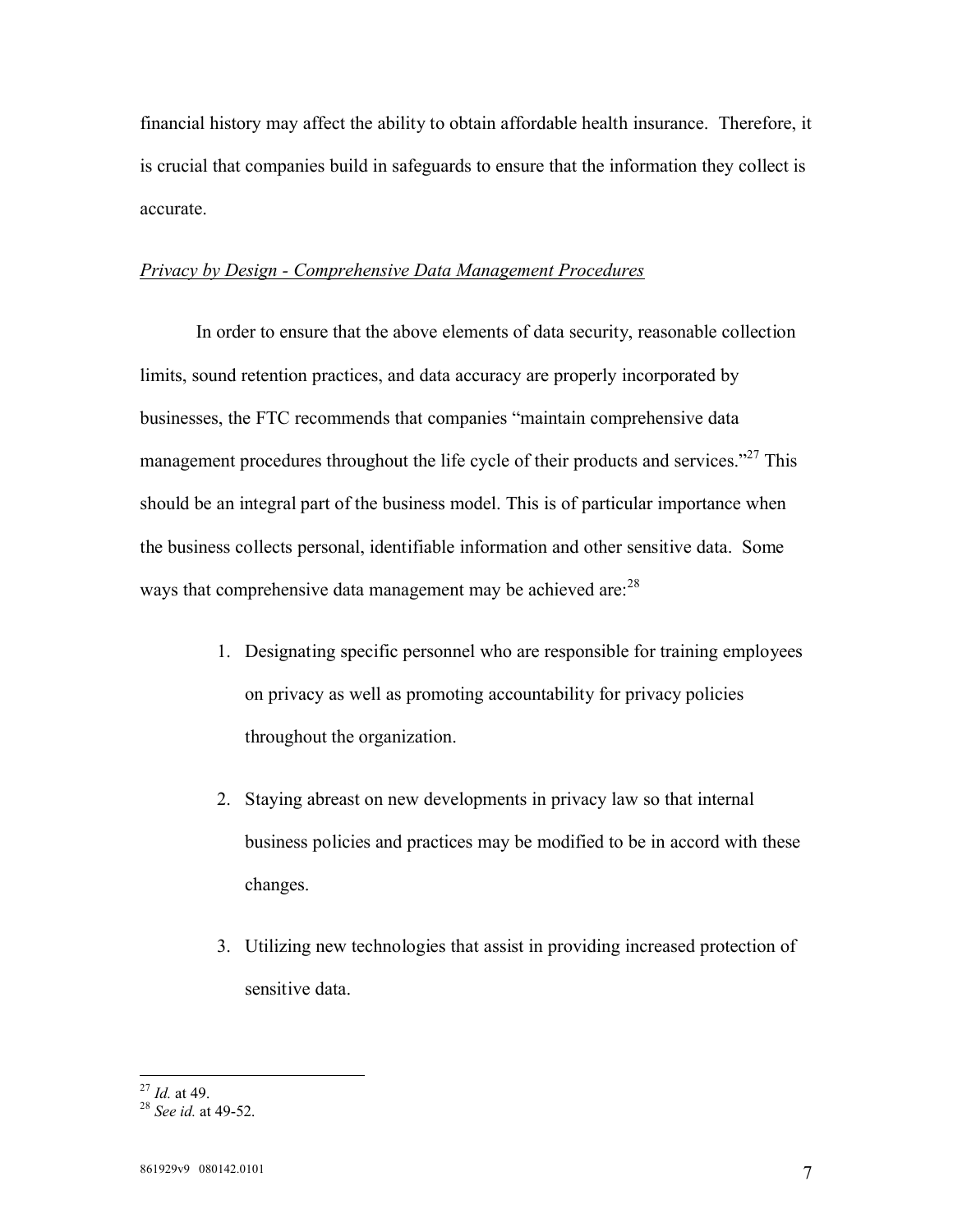Because the concepts of the privacy by design principle may be particularly difficult to implement for businesses that maintain personal health records utilizing legacy data systems,  $29$  it may be beneficial for the FTC to offer incentive programs similar to initiatives instituted to get health care providers to utilize  $EHR$ <sup>30</sup>

### **Second Core Principle- Simplified Choice**:

The second core principle of the Framework is that companies should simplify the method by which consumers elect whether to have their information collected, used, or shared.<sup>31</sup> Consumers are often presented with lengthy privacy policies that may be difficult to comprehend and effectively meaningless where the consumer is not provided with the opportunity to fully understand them. Moreover, businesses are burdened in the creation of lengthy policies that may be of minimal benefit to the end user. The report suggests a simplified choice model with the goal of providing consumers with meaningful choice while setting forth a limited set of data practices for which consumer choice is not necessary, thereby also reducing the burden on companies.

# *Simplified Choice - No Need to Provide Choice for Certain Commonly Accepted*

### *Practices*

The Framework provides that once a consumer chooses to use a product or service, companies do not need to provide choice before collecting and using consumers'

<sup>&</sup>lt;sup>29</sup> In this context a legacy data system is an older form of technology that is still in use even though there are newer, more streamlined versions available.

<sup>&</sup>lt;sup>30</sup> As part of the ARRA of 2009, CMS implemented a program that provides monetary incentives for eligible professionals, hospitals, and critical access hospitals that are meaningful users of EHR. *See*  CMS.gov, EHR Incentive Programs,

[http://w](http://www.cms.gov/EHRIncentivePrograms/01_Overview.asp#TopOfPage.)[ww.cms.gov/EHRIncentivePrograms/01\\_Overview.asp#TopOfPage.](www.cms.gov/EHRIncentivePrograms/01_Overview.asp#TopOfPage.)

 $31$  FRAMEWORK, at 53.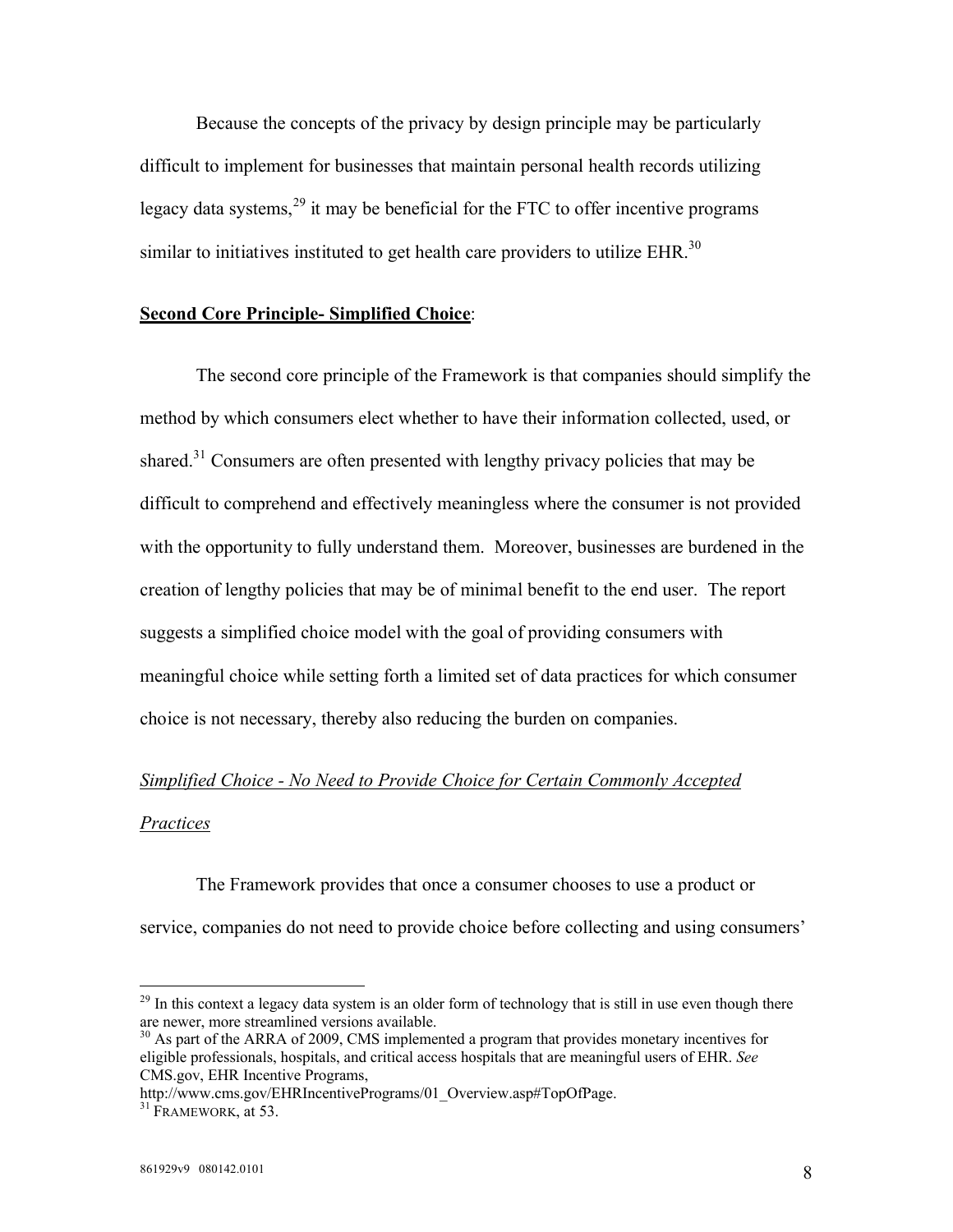data for "commonly accepted practices."<sup>32</sup> The commonly accepted practices enumerated by the FTC are:<sup>33</sup>

(1) Product and service fulfillment;

(2) Internal Operations;

- (3) Fraud prevention;
- (4) Legal compliance and public purpose; and
- (5) First party marketing.

Sensitive information, such as medical information, however, warrants special

protection.<sup>34</sup> The Framework suggests that before such data is collected, used, or shared,

consumers should provide affirmative express consent.<sup>35</sup>

Further guidance related to privacy and consent was recently provided by the United States Supreme Court. In *Sorrel v. IMS Health Inc*., <sup>36</sup> the Court decided that the First Amendment does not allow a state to prevent pharmaceutical companies that have received a prescriber's data as a third-party, from utilizing the information to subsequently market specific drugs to doctors. $37$  Specifically, the Court held that the Vermont statute unconstitutionally burdened the speech of pharmaceutical marketers and

 $32$  Commission staff came up with a limited set of "commonly accepted practices" that should be subject to consumer choice, for example routine data backups. *See* FRAMEWORK, at 53, note 132, [http://w](http://www.ftc.gov/os/2010/12/101201privacyreport.pdf.)[ww.ftc.gov/os/2010/12/101201privacyreport.pdf.](www.ftc.gov/os/2010/12/101201privacyreport.pdf.)

<sup>33</sup> *Id.* at 53-54.

<sup>&</sup>lt;sup>34</sup> Other information considered sensitive includes information about children, financial, and geolocational data. FRAMEWORK, at 61.

<sup>35</sup> *Id.*

<sup>36</sup> *Sorrell v. IMS Health Inc*., 630 F.3d 263 (2d Cir. 2010), *cert. granted* (U.S. Jan. 7, 2011), *aff'd* (No. 10- 779 June 23, 2011), [http://w](http://www.supremecourt.gov/opinions/10pdf/10-779.pdf.)[ww.supremecourt.gov/opinions/10pdf/10-779.pdf.](www.supremecourt.gov/opinions/10pdf/10-779.pdf.) <sup>37</sup> *Id.*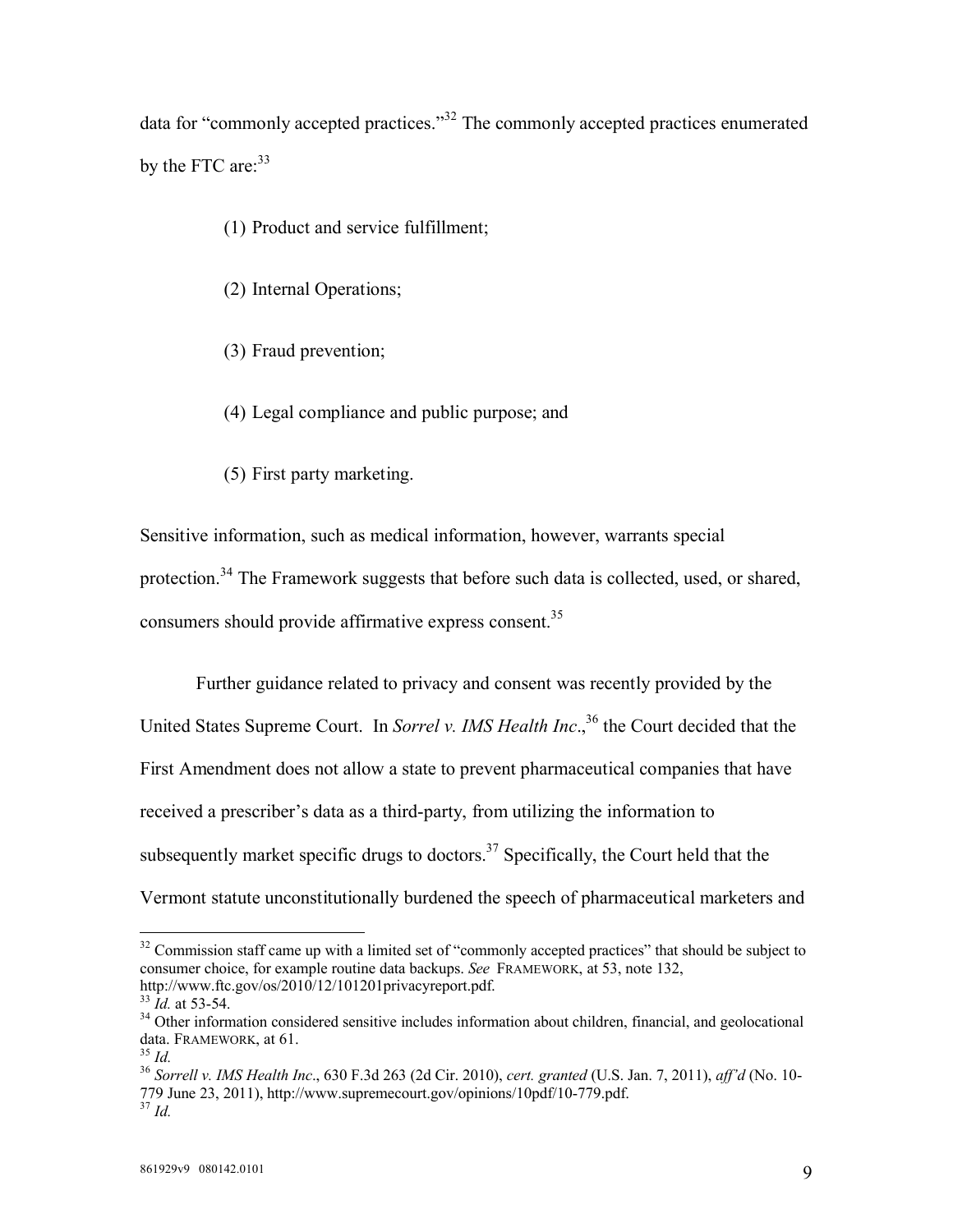data miners without adequate justification.<sup>38</sup> This case presents numerous privacy concerns for both the doctor and the patient. For the doctor, information about their prescribing habits could be utilized by individuals looking to "doctor shop" or gain access to medications for recreational rather than therapeutic use. For the patient, an individual can be re-identified via a combination of sources<sup>39</sup> and thus their sensitive health information could arguably become public.

# *Simplified Choice – Where choice is required, the company should offer such choice at the appropriate time and in the appropriate context*

The Framework would require companies to give consumers the ability to make informed and meaningful choices where the activity of the company does not fall within the "commonly accepted practices." For example, Company A, a retailer, collects purchase information directly from the consumer. Company A then sells the collected consumer information to a data broker or other third-party that may be unknown to the consumer. Because this is not a "commonly accepted practice," Company A must provide the consumer with the opportunity to make an informed and meaningful choice with respect to the collection and use of their information.

The Framework states that companies should describe consumer choices clearly and concisely, and offer easy-to-use choice mechanisms.<sup>40</sup> The choice mechanism

<sup>38</sup> *Id.*

*<sup>39</sup> See* supra note 24 and accompanying text regarding geolocational data. If information regarding a patient's visits to the doctor is stored, and that doctor is known as an infectious disease doctor specializing in HIV based on his prescribing habits, "piecing" together that information could potentially re-identify the patient.

 $^{40}$  FRAMEWORK, at 57, [http://w](http://www.ftc.gov/os/2010/12/101201privacyreport.pdf.)[ww.ftc.gov/os/2010/12/101201privacyreport.pdf.](www.ftc.gov/os/2010/12/101201privacyreport.pdf.)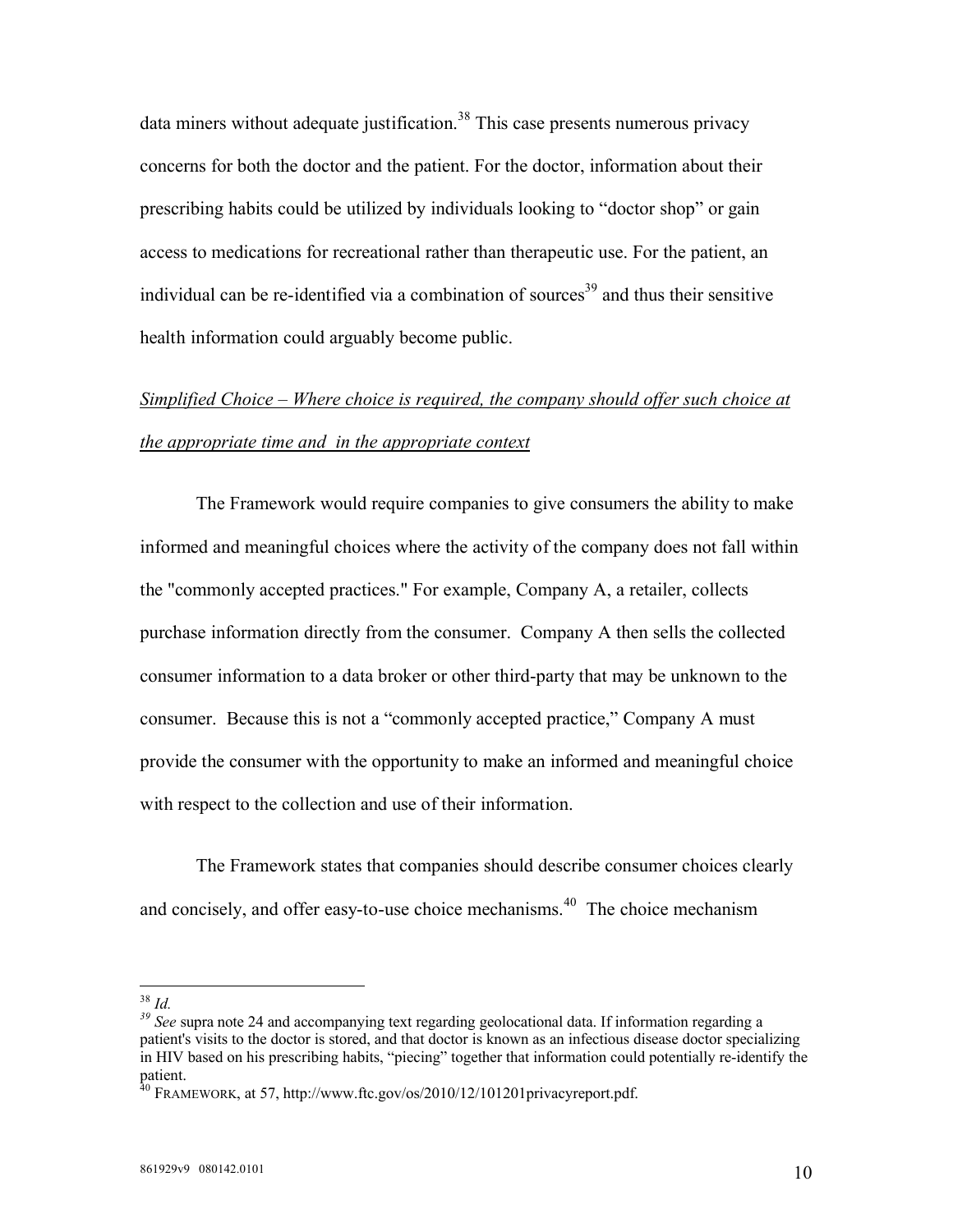should be offered at  $a^{41}$  time and in a context in which the consumer is making a decision about his or her data.

### **Third Core Principle - Greater Transparency**:

The final principle of the Framework is that "companies should increase the transparency of their data practices."<sup>42</sup> This principle is underscored by a "Complaint, Request for Investigation, Public Disclosure, Injunction, and Other Relief" (the "Advocates' Complaint") filed with the FTC in November 2010 by the Center for Digital Democracy, U.S Public Interest Research Group, Consumer Watchdog and the World Privacy Forum (the "Consumer Advocacy Groups").<sup>43</sup> The Advocates' Complaint requests that the FTC "conduct an investigation and public accounting of how pharmaceutical and online health services engage in data-collection practices, including behavioral tracking, used for profiling and targeting.<sup>344</sup> Specifically, the Consumer Advocacy Groups request that the FTC create "clear consumer protection safeguards" to protect health information and address the variety of marketing techniques utilized by health-related companies to target consumers.<sup>45</sup> The Consumer Advocacy Groups argue that the privacy policies currently available on health related websites fail to provide the

<sup>41</sup> *Id*.

 $42$  FRAMEWORK, at 69.

 $43$  In re Online Health and Pharmaceutical Marketing that Threatens Consumer Privacy and Engages in Unfair and Deceptive Practices, Complaint, Request for Investigation, Public Disclosure, Injunction, and Other Relief, F.T.C., (Nov. 19, 2010), *available at* 

[http://w](http://www.democraticmedia.org/sites/default/files/2010-11-19-FTC-Pharma-Filing.pdf.)[ww.democraticmedia.org/sites/default/files/2010-11-19-FTC-Pharma-Filing.pdf.](www.democraticmedia.org/sites/default/files/2010-11-19-FTC-Pharma-Filing.pdf.)  $^{44}$   $\dot{I}$ *d.* at 10-11.

<sup>45</sup> *Id.* at 6, [http://](http://www.democraticmedia.org/sites/default/files/2010-11-19-FTC-Pharma-Filing.pdf.)<www.democraticmedia.org/sites/default/files/2010-11-19-FTC-Pharma-Filing.pdf.>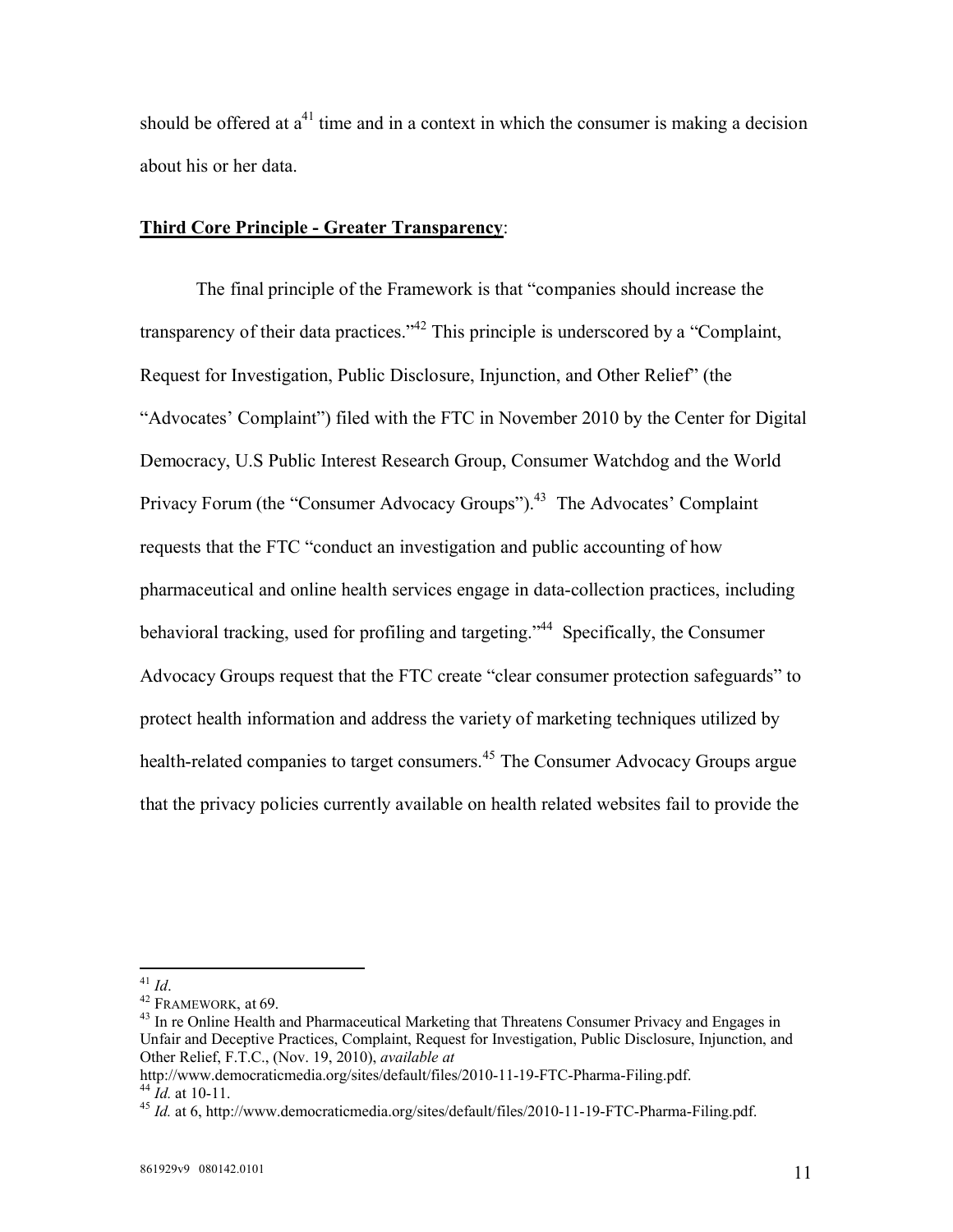consumer with substantive information regarding how personal information about their medical conditions are used and collected.<sup>46</sup>

Currently, the Framework addresses the issue of transparency by suggesting that:

- i) Privacy notices should be clearer, shorter, and more standardized, to provide better understanding for the consumer and the ability to conduct a meaningful comparative analysis of privacy practices.<sup>47</sup>
- ii) Businesses should have appropriate methods for consumers to have reasonable access to their individual data.<sup>48</sup>
- iii) If a company makes a material change to their policies and procedures, that subsequently changes how a consumer's information may be later used and/or collected, the company "must provide prominent disclosures and obtain affirmative express consent."<sup>49</sup>
- iv) All stakeholders play a collective role in informing and educating consumers about commercial data practices.<sup>50</sup>

### **Conclusion**

The FTC Framework applies to all for-profit entities whose activities include the collection, use, maintenance and disclosure of consumers' private healthcare information. These entities should be aware of and implement the Framework with respect to their

<sup>46</sup> *Id.* at 11.

 $^{47}$  FRAMEWORK, at 70, [http://w](http://www.ftc.gov/os/2010/12/101201privacyreport.pdf.)[ww.ftc.gov/os/2010/12/101201privacyreport.pdf.](www.ftc.gov/os/2010/12/101201privacyreport.pdf.)

<sup>48</sup> *Id.*

 $49$  FRAMEWORK, at 77.

<sup>&</sup>lt;sup>50</sup> FRAMEWORK, at 78.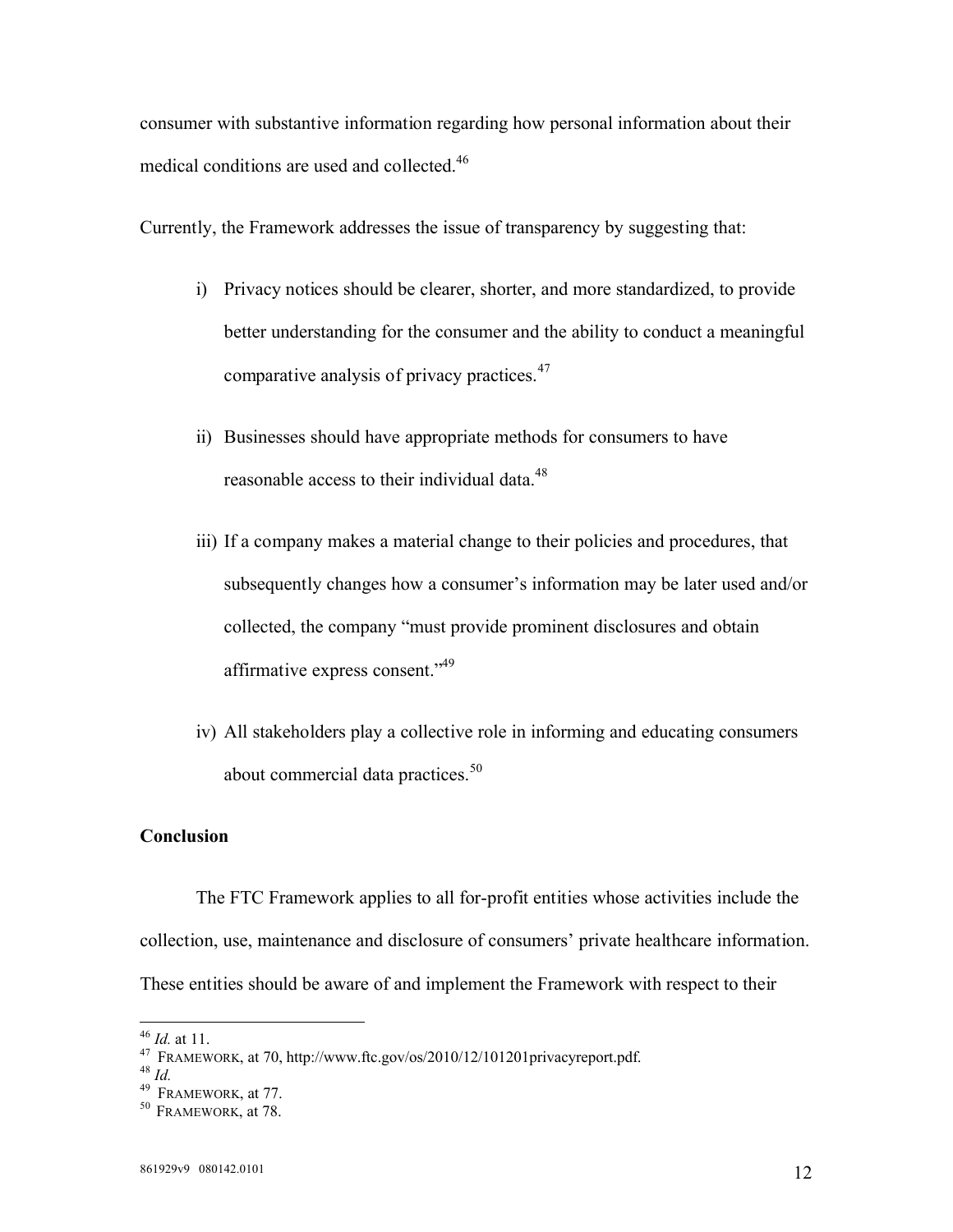business activities. Additionally, because many of the HIPAA covered entities are also for-profit entities, these entities should dually comply with the FTC Framework and HIPAA.

At a time when breaches of data security and non compliance with privacy law can mean large fines<sup>51</sup> it is imperative for businesses that collect, maintain, use or disclose health records institute stringent initiatives that ensure that the sensitive information of their consumers remain private. By implementing the best practices described in the Framework, businesses that collect health information will also be less likely to experience a breach involving health information necessitating reporting pursuant to the FTC Health Breach Notification Rule.

<sup>51</sup> *See supra* notes 18-20 and accompanying text.